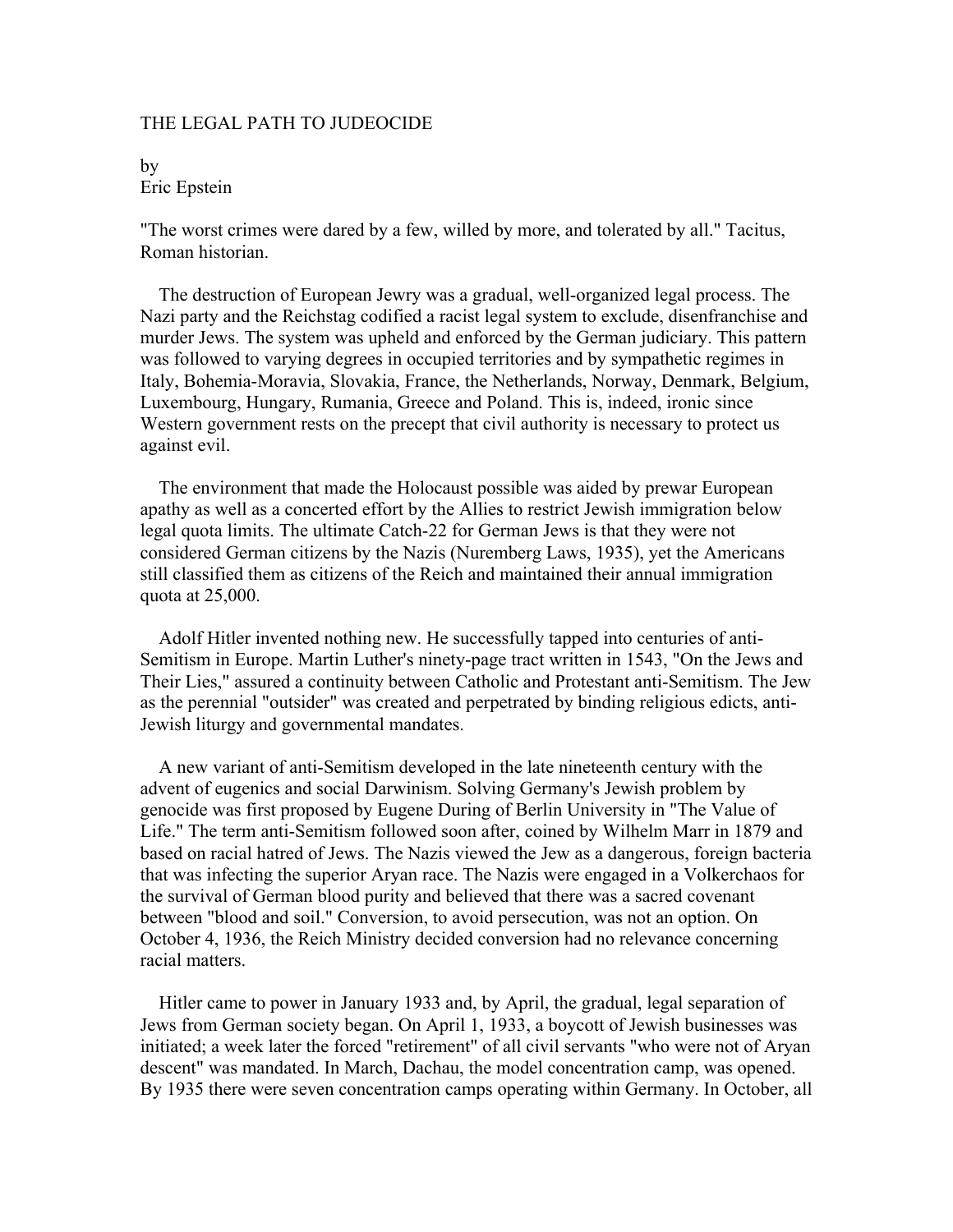hospitals were declared "free" of Jewish doctors. That same year Thuringa became the first province to eliminate Jews from official and professional posts. For example, on March 2, 1933, the local government declared that it "will only consider Christians for public contracts." Also, in 1933, the Nazis banned the activities of Jehovah's Witnesses.

 The first Nazi challenge to the clergy was the boycott of Jewish businesses on April 1, 1933. The boycott was announced by Joseph Goebbels and enforced by Julius Streicher in response to the anti-German boycott rally organized by the American Jewish Congress on March 27, 1933 in New York City. The Catholic and Protestant churches were silent. The Bishops of Munich, Berlin and Bresalau were mute for two reasons: 1) They believed Jews could take care of themselves; and, 2) They didn't want to provoke the Nazi regime. On July 23, 1933 the Vatican and the Nazis signed a Concordant disbanding the Catholic Centrist Party. The Vatican succumbed to the Nazi representation that Germany would recognize the sacredness of the church and its property.

 From 1933 to 1935, the exclusion of non-Aryans and their spouses from the clergy or church offices was instigated through the "Aryan Paragraph." Aryan status was developed under the Civil Service Law of 1933 which stipulated that a German was an Aryan if all four grandparents were Christian. Most churches routinely supplied the baptismal records. This Paragraph became moot with the passage of the Nuremberg Laws, but clearly signaled there would be little or no opposition from the Christian hierarchy to Nazi legislative initiatives.

 The road to the Final Solution was paved with German Christian blood. On July 14, 1933, the Nazis passed the law for the Prevention of Progeny of Sufferers from Hereditary Diseases. The law was enacted six months later and formed the groundwork for the Euthanasia Program (T-4) which began in force after the invasion of Poland. The T-4 program was responsible for the sterilization of 200,000 - 350,000 "hereditary diseased," "habitual criminals" and "unproductive eaters." The program also let to the murderer of eighty-thousand German citizens in one-and-a-half years before Hitler outwardly appeared to yield to clerical opposition. The Fuehrer suspended Gnadentod ("mercy death") on August 24, 1941. However, Hitler issued a secret directive to continue the program and euthanasia to the East, i.e., concentration and death camps, from December 10, 1941 through 1945. Mercy killing after August 1941 was referred to as "wilde Euthanasia" and afforded physicians more freedom in selecting their victims.

 The use of the gas chambers as a means of achieving large scale murder was pioneered through the Euthanasia Program as were two other practices: financing murder by plundering the victims' resources and printing a legal and official death certificate for each victim. Never underestimate the power of paper in German society. The Nazis were scrupulous record keepers and obediently adhered to details. "Bureaucratic organization, for example, can distance most persons from the killing, and routinize the tasks that facilitate genocide, dampening moral awareness." In Germany, as Raul Hilberg points out, most bureaucrats " composed memoranda, drew up blue prints, signed correspondence, talked on the telephone, and participated in conferences.' Yet they could sit at their desks and destroy a whole people." (1)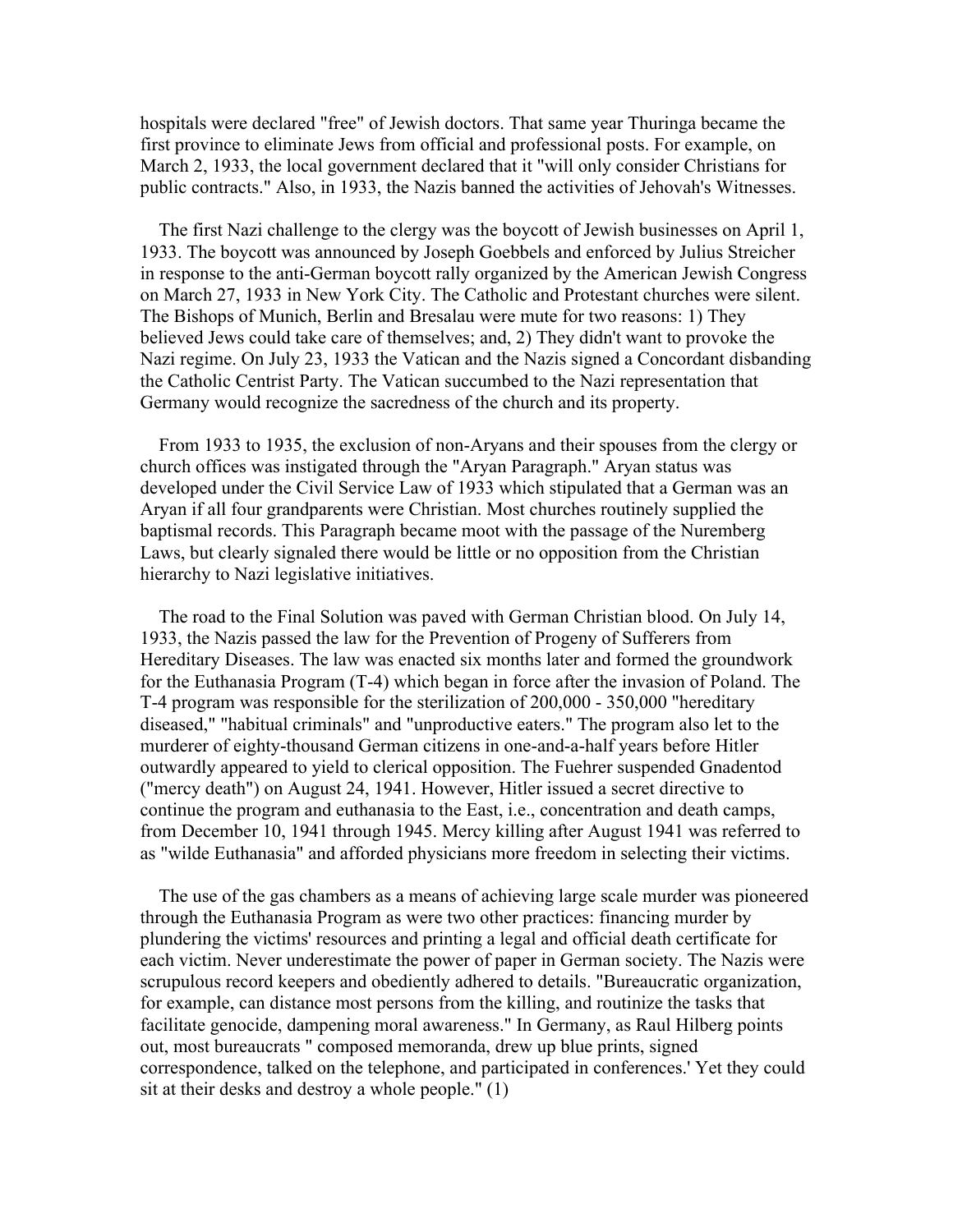The Night of the Long Knives that began on June 30 and ended on July 2, 1934 emasculated the SA and catapulted the SS to primacy as the foremost police agency in Germany. The federal police were soon integrated into the SS who could now operate with a legal mandate. Obedience to, and the primacy of, the state have been theorized and practiced since Kant and Hegel. These concepts were adroitly manipulated by the Nazis during the implementation of the Final Solution.

 Consider the following exchange between the court psychologist at Nuremberg, G. M. Gilbert, and Wilhelm Frick, lawyer and Reich Minister of the Interior, in Frick's cell:

Frick: "Well, what do you expect a man to do when he has orders to carry out?"

Gilbert: "If it is a question of one man's will against the lives of millions of people, I would say that one is morally obligated to kill the dictator rather than carry out such orders, if that is the only way out."

 Frick: "A moral obligation to murder? - That is a very peculiar obligation. That is a crime against social convention, you know."

 Gilbert: "I see. Killing a murderous dictator is a crime against social convention, but war and extermination were quite legal in Nazi Germany."

Frick: "Oh, that is another matter." (2)

In a separate interview, Gilbert asked Hermann Goering:

"What about killing the man who ordered the mass murder?"

 Goering: "Oh, that is easily said, but you cannot do that sort of thing. What kind of a system would that be if anybody could kill the commanding officer if he didn't like his orders? You have got to have obedience in a military system." (3)

Gilbert asked General Alfred Jodl:

 "The killing of the escaped prisoners and the assassination plot against Giraud seem to disturb the military men more than the whole murder program that exterminated millions of Jews and other ideological opponents."

 Jodl: "Yes, of course - that concerns our honor vitally. We had nothing to do with the other thing. It will be shown conclusively that we had nothing to do with that."(4)

 The Nuremberg Laws passed on September 15, 1935 legally separated Jews from the rest of society by denying them German citizenship and preventing intermarriage. The Reich Citizenship Law mandated that only Germans could be citizens of the Reich and Jews, who became state subjects, consequently lost their political rights. The Law for the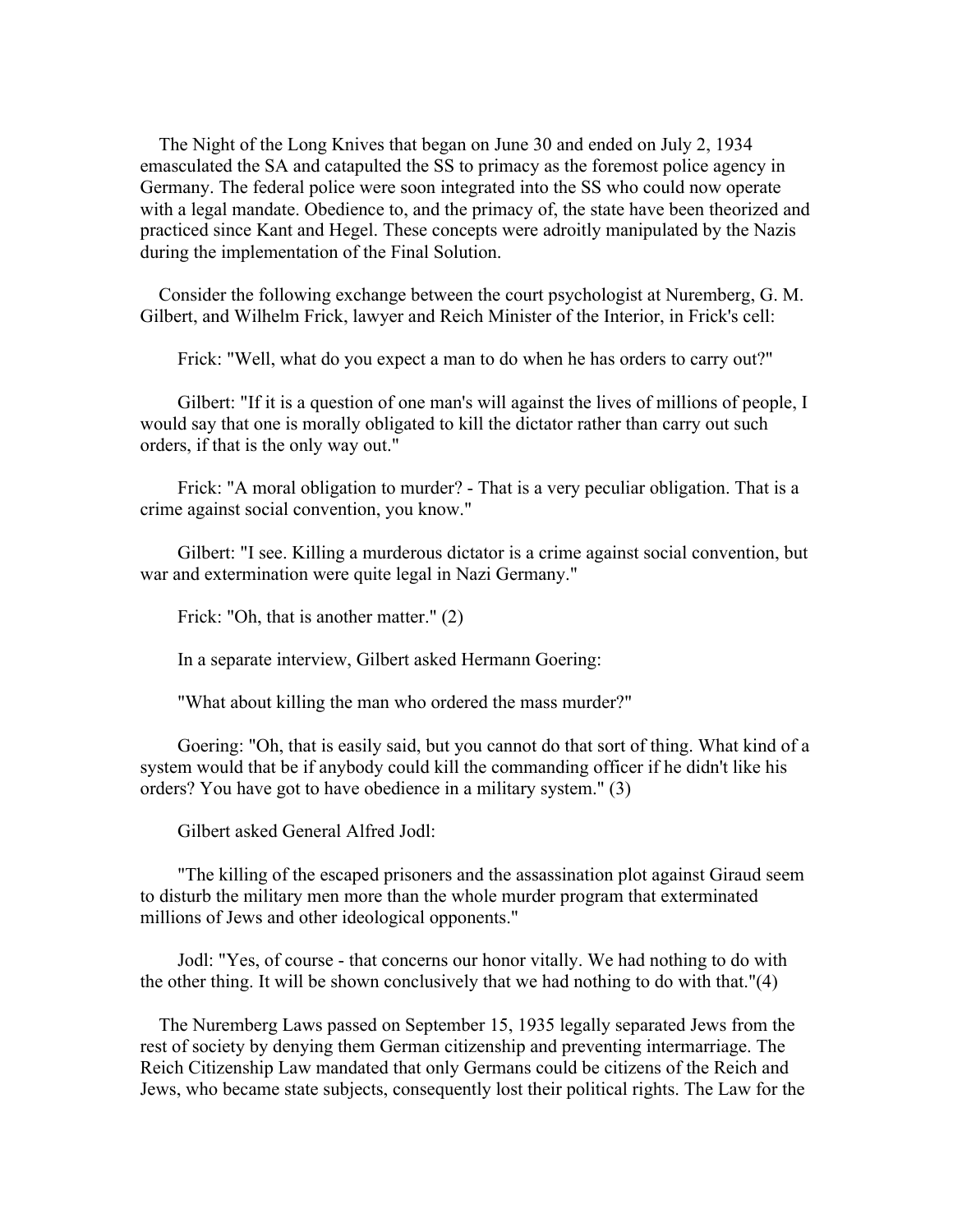Protection of German Blood and Honor prohibited intermarriage and Rassenschande (sexual contact) between Aryans and Jews .

 The judiciary was composed of conservative, anti-republic judges during the Weimar period. For the Nazis, "In truth, the action of the Fuehrer was pure justice. It is not subject to the law; instead, it was the highest law." (5) The People's Court, under the leadership of Dr. Roland Freisler (1942-1945), enforced racist legislation passed by the Reichstag and turned thousands of German citizens over to the SS for "protective custody." The court sentenced and authorized executions for thousands of Germans accused of "racial defilement," "defeatism" and opposition to Hitler.

 The courts reinforced the concept of Ordnung which "meant that law had to be applied in fact and spirit, that every paper for every 'case,' had to be filled out, stamped, signed by all parties, including the damned, and placed in the correct file." (6) In Germany, "The judge is a direct servant of the state." (7) Examples of typical sentences follow:

 Kaufman, Julius, born 5/30/1897 in Vienna, full Jew, sentenced on 8/5/1939 to two years and six months penitentiary for dishonor of the race. After serving sentence, released to custody of Gestapo Frankfurt.Neumark, Markus, born 4/9/1884 in Gross-Steinheimnr. Offenbach, full Jew, sentenced (10/39) to 2 years and three months penitentiary for dishonor of the race. After serving sentence, taken into preventive detention. (8)

 In 1936, Jewish students were expelled from high school and Jewish professors were prohibited from instructing Aryan students. This was merely an extension of an age-old European tradition of minimizing the number of Jewish students enrolled in universities through numerical quotas affixed to percentages, i.e., Numerus Clausus .

 This was also the year that American domestic politics dovetailed with Nazi racial polices. The 1936 Olympics gave a boost to Hitler's international credibility and signified a tacit endorsement of Nazi racial laws. Avery Brundridge of the United States Olympic Committee successfully argued for American participation in Berlin claiming boycott efforts were led by Jewish "special interests."

 Legality, as a means of isolating Jews, gained widespread international support in 1938. The Anschluss with Austria, on March 13, 1938 added 185,000 Jews under Nazi jurisdiction. Anti-semitic racial laws quickly followed. On March 31, 1938, the Polish government enacted the Denial of Citizenship Bill revoking citizenship to anyone living outside of its borders for more than five years. This bill clearly was aimed at Jews and had the potential to strand 70,000 Jews in the Reich. The Germans retaliated by rounding up and dumping 18,000 Jews on the Polish border from October 28-29, 1938. The Citizenship Bill was not revoked until November 28, 1941.

 Earlier in the year, from July 6-15, 1938, an international conference was convened in Evian, a southern French resort town, to deal with the German Jewish immigration "problem." Out of the 33 nations invited, only Italy refused to participate. The gathering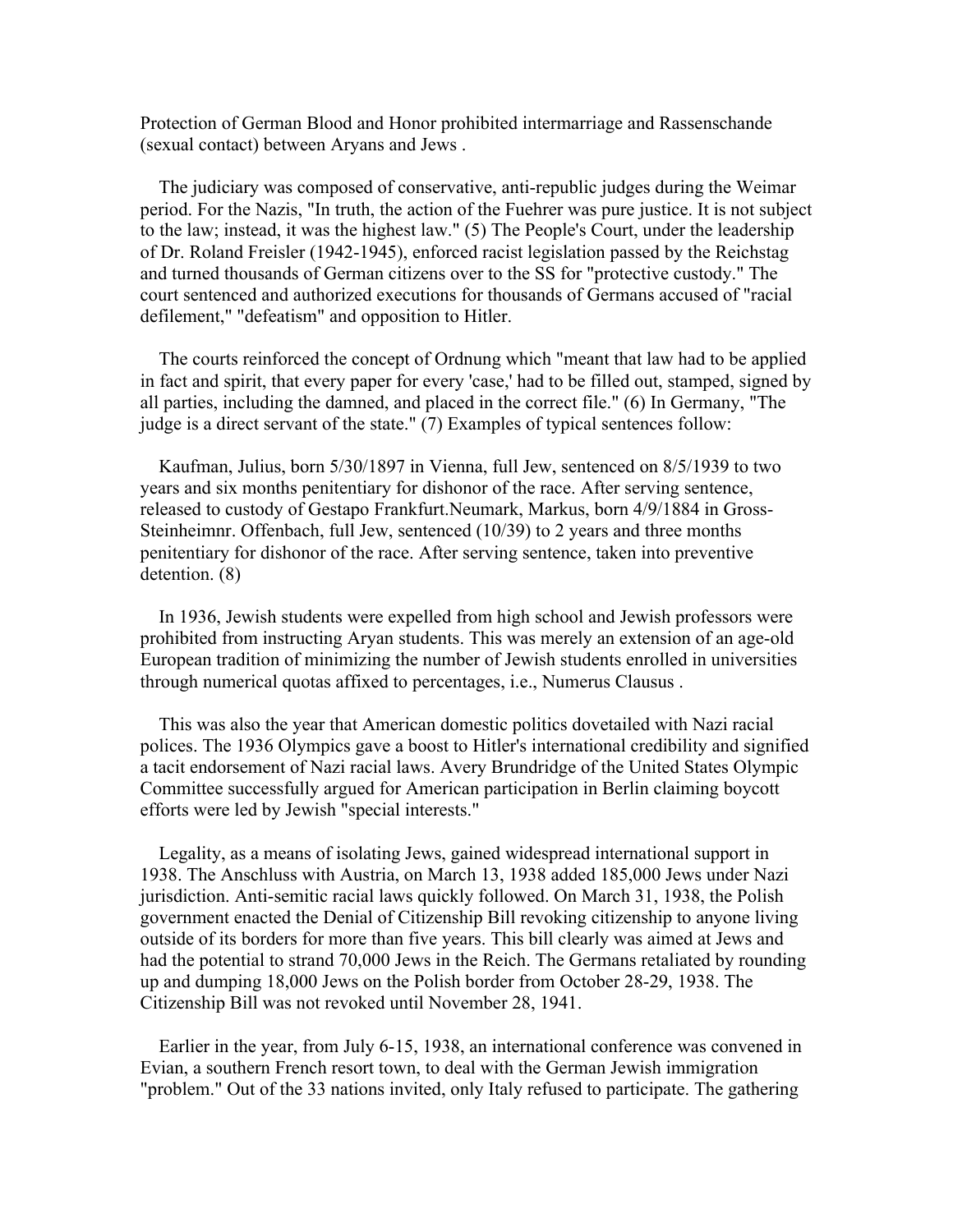was prompted by the suggestion of Franklin Delano Roosevelt. Barriers to liberalized immigration policies were not loosened and most nations, including America and Britain, failed to meet their legal immigration quotas during the war. The most generous offer came from the dictator of the Dominican Republic, Rafael Trujillo, who offered a safe have for Jews. Hitler was convinced that he alone would have to solve the "Jewish problem" (Judenfrage). One month later, on August 17, 1938, legislation authored by Dr. Hans Globke forced German Jews to adopt the middle name of either "Israel" or "Sarah" if the bearer did not already have a very distinct Jewish name.

 Encouraged by Western apathy and his success in Austria, Hitler demanded, and was awarded, the Sudetenland (Czechoslovakia) by a binding, legal arrangement negotiated September 29-30, 1938 - the Munich Agreement.

 As the screws were tightened in Germany, Jews became more desperate and sought refuge in Switzerland in greater numbers. Dr. Heinrich Rothmund, Chief of the Swiss Police, "suggested" the German government mark Jewish passports with a red "J" so they could be more easily identified. Germany responded by ordering Jews to surrender their passports and have "J" marked on their new IDs. On September 29, 1938, a treaty between Switzerland and Germany was codified and the measure was implemented a week later

 On November 9-10, 1938, Kristallnacht, the first organized pogrom in Germany since the Middle Ages took, place. This party-sanctioned pogrom destroyed 7,700 stores, warehouses and homes; 280 Jewish synagogues and communal institutions were razed or demolished; approximately 250 Jews died during the rampage an additional 2,500 would die by spring 1939; and for the first time, Jews (20,000 to 30,000 men) were taken to concentration camps solely on the basis of their religion. The violence and organized looting was paid for by Jews who were assessed a Jewish Atonement Fine of roughly \$400 million for instigating the pogrom. Earlier in the year, April 26, 1938, Hermann Goering ordered Jews to declare the value of their domestic and foreign property holdings. The Nazis forced insurers to respect their legal obligation to reimburse Jewish losses, then confiscated the proceeds. In addition, to forestall any financial disruption, bond dealings were suspended for several days as Jews scrambled to pay the fine. Goering commented to Reinhard

 Heydrich, "I wish you had killed 200 Jews and not destroyed such valuable property." (9).

 Kristallnacht expedited Jewish immigration attempts and facilitated the looting of Jewish resources. Walther Funk, Minister of the Economy, drew up laws in 1938, expelling Jews from German economic life. Jews no longer were allowed to be members of corporations effective December 31, 1938 and by the following day, they were prohibited from being the head of an enterprise "for the organization of national labor." (10) At the Nuremberg trial, Funk, Minister of Economics and President of the Reichsbank, continued to justify the Aryanization or Nazi expropriation of Jewish property and businesses in occupied Europe. There was little or no compensation for this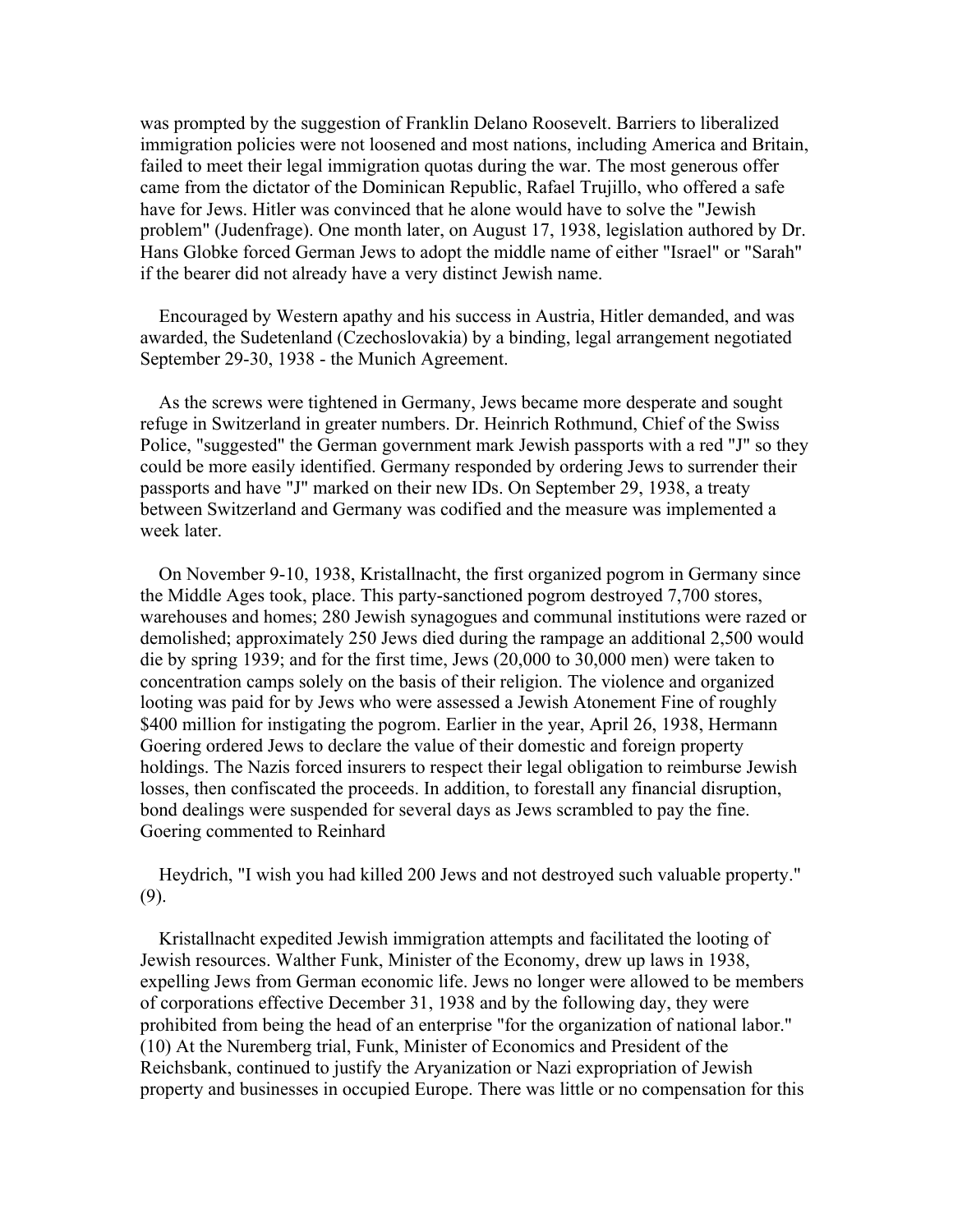"legal" theft of Jewish assets, and rarely was Aryanization overturned or rectified after the war.

 In late May 1939, the St. Louis, a ship carrying 936 European refugees, of which 900 were Jewish, was denied access to Cuba. The Cuban government asked for a "\$500,000 entry fee." The boat lingered off the shores of the United States from June 4-6, 1939. The Coast Guard prevented the passengers from disembarking despite the fact 734 refugees had valid, American quota numbers. Roosevelt was silent. The ship returned to Antwerp on June 17, 1939, and most of the Jews perished in the Holocaust.

 The Nazis were still far from their goal of solving the "Jewish Problem." From 1933- 1941, 250,000 of the 525,000 Jews living in Germany emigrated or escaped. Yet, after Kristallnacht, Heydrich estimated it would take an additional eight to ten years to rid the Reich of Jews. As Germans conquered territories in the East, millions of Jews were put under their domain. The plan to relocate Jews to Madagascar became impossible to implement by June 1941.

 In May 1939, the British promulgated the White Paper to appease Arab interests in the Middle East. This foreign policy position restricted Jewish immigration to Palestine to 15,000 Jews per year for five years. The White Paper was a violation of the British Mandate as charged by the League of Nations. The British committed substantial naval resources to enforce the policy and, in effect, trapped European Jews three months before the outbreak of World War II.

 The invasion of Poland on September 1, 1939 precipitated World War II and fastforwarded the war against the Jews. Two years to the day, the Yellow Badge was introduced in Germany. This was not a Nazi innovation, but a replication of the badges introduced by Pope Innocent III in 1215 to single out the Jews by their dress. Later in the year, Jews were "forbidden" to leave the "Greater Reich."

 The Wannsee Conference, held on January 20, 1942, was the Nazi blueprint for the Final Solution. In 90 minutes, Nazi officials agreed to convert several concentration and labor camps into institutions of slave labor and systematic, industrialized mass murder. As a follow up to the conference, Walther Funk cut a deal with Heinrich Himmler to launder the booty from the camps through the Reichsbank. Additionally,

 Otto Thierack, former President of the People's Court and Reich Minister of Justice, signed the "Destruction Through Work" Agreement with Himmler on September 18, 1942. This pact was designed especially for inmates in the "Night and Fog" (Nacht und Nebel) program.

 The Germans created 400 ghettos from 1939-1942, mostly in Eastern Europe, to restrict and physically isolate Jews. This concept, together with book burning, had its roots in fifteenth and sixteenth century Germany and Italy. By the summer of 1942, two million Jews and 8,000 Roma were trapped in medieval ghettos. (11) Judenraete, composed of Jewish elders, were empowered to pass legislation that would bleed and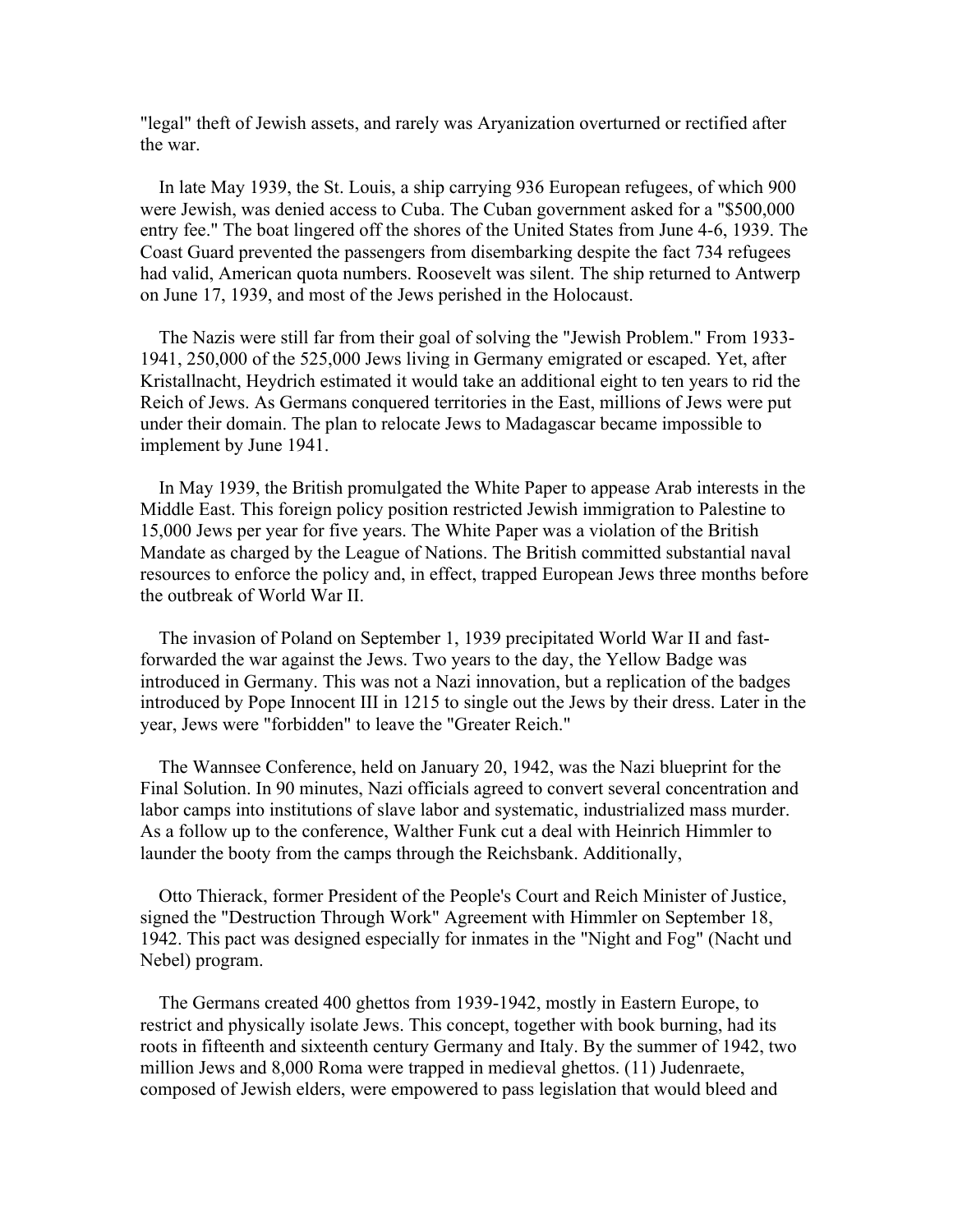squeeze their own people. As Adolf Eichmann and Alois Brunner discovered in Vienna, Jews were law abiding and well organized. The Judenraete assisted Nazis in restricting food, stripping Jews of privileges, maintaining police, supplying slave labor and organizing deportations. All actions connected with ghettoization and "resettlement" of Jews was sanctioned by Berlin.

 During this period, Breckinridge Long, Undersecretary of State for European Affairs, orchestrated American foreign policy to prevent Jews from immigrating. He felt Jews would become spies and saboteurs and urged foreign consuls to use any means necessary to frustrate Jewish sanctuary. Long circulated a memo to foreign embassies in 1939 asking them to erect barriers to Jewish immigration. That same year a special bill was proposed in Congress asking for sanctuary for 10,000 children outside of the quota system. The bill died in Committee. Six months later, legislation was overwhelmingly approved to allow 15,000 children from war-torn England to emigrate. In 1941, the State Department issued a directive that paperwork associated with immigration had to be filled out in Washington, D.C., rather than European embassies. At the Bermuda Conference, (April 1943) , Long successfully argued against making concessions to Jews. On November 26, 1943, the Undersecretary intentionally misled Congress to abandon legislation that would have set up a special commission to deal with the rescue of Jews. In late 1943 , the Treasury Department documented that the State Department advised the Swiss delegation not to accept data from private organizations about extermination camps. The War Refugee Board, which rescued approximately 200, 000 Jews and other victims of Nazi persecution, was not established until January 22, 1944.

 Back in Germany, the Nazis were still cranking out anti-Jewish legislation. As late as 1944, Dr. Hans Globke authored legislation to expropriate property from Jews sent to concentration camps. On January 13, 1945, the Central Office for Reich Security decreed that all "stateless" Jews and those married to Aryans who were capable of work must be transported to Theresienstadt. Two weeks later, the Soviets arrived at Auschwitz.

 The Fuehrer, Reichstag and German Judiciary created, perpetrated and sanctioned the legal framework for the mass murder of Jews. However, all segments of German society were involved in the industry of genocide: The Reichsbahn, received payment for transports to camps; gold fillings, watches, bank notes, jewels, even the gold from eyeglasses of gassed victims, was stored in the Reichsbank and Berlin Pawn Shops; IG Farben contracted with the SS to provide Zyklon-B for the gas chambers; human hair was sent to the Alex Zink factory in Nuremberg; and, German corporations exploited Jewish slave labor with the cooperation and authorization of the WVHA (SS Economic and Administrative Office.) All of these arrangements were legal transactions. The German political system had no built in fail-safe to check genocidal impulses. Obedience to the law of the state prevailed over modern conventions of human decency.

## END NOTES

 1 Roger W. Smith, "Holocaust and Genocide Studies," Volume 8 Number 3, Winter 1994, 329.